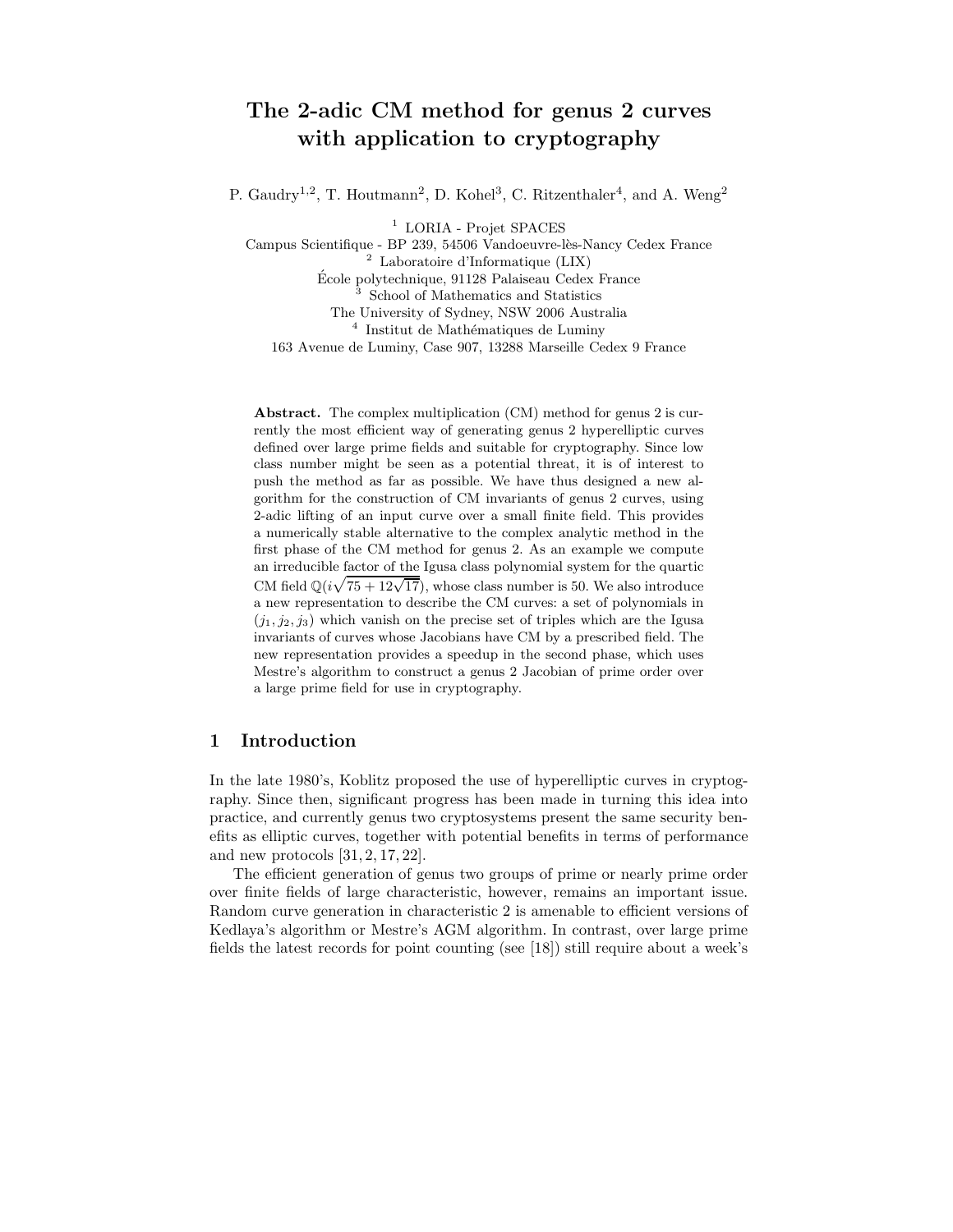computation time for each curve. In this case, the complex multiplication method currently provides the only efficient approach to cryptographic curve construction. For genus one, several authors have introduced improvements to the CM method using  $p$ -adic lifting  $[13, 7, 6, 24]$ . Our article generalizes such work to the case of genus two. Furthermore, in the past few years, the elliptic CM method has gained new interest as the key tool for building curves with a special structure, in particular curves with a computable bilinear map [29]. Similar constructions in genus two will also require explicit CM methods.

The first phase of the CM method constructs the Igusa class polynomials for CM genus two curves, which determine the triples  $(j_1, j_2, j_3)$  of invariants of curves whose Jacobians have prescribed endomorphism ring. These polynomials are determined by complex analytic techniques, or, in this work, by p-adic analytic construction. After solving for the roots of these polynomials over a chosen finite field of large characteristic, the algorithm of Mestre [28] allows one to construct a model of the curve for which the group order of its Jacobian has been previously determined to be prime or nearly prime. In this article, we extend the computational limit for Igusa class polynomials in genus two, addressing concerns that a CM field of low class number might give rise to weak curves in a cryptographic protocol.

Our first contribution is to use a 2-adic lifting method in place of the classical floating point complex approach. We start with a binary curve over a field small enough so that point counting is possible using naive methods. We determine not only the number of points but also the endomorphism ring of the Jacobian and therefore the CM field  $K$  associated to it. By computing the canonical 2-adic lift with sufficiently high precision we are able to get the class polynomials which we recognize as polynomials over the rationals. This bypasses the costly step of evaluating theta functions. We also introduce a simple representation of the ideal of CM invariants in terms of univariate polynomials. Prior authors focused on finding the degree  $h_K^*$  minimal polynomials  $H_1(X)$ ,  $H_2(X)$ , and  $H_3(X)$  of the invariants  $j_1$ ,  $j_2$ , and  $j_3$ . However in the second phase of the CM method, this requires a combinatorial match of  $h_K^*$ <sup>3</sup> roots to find one of  $h_K^*$  valid triples, when constructing a CM curve. For those small values of  $h_K^*$  previously attainable, this was not particularly onerous, but with our 2-adic method, our largest examples computed have reached  $h_K^* = 100$ , for which this combinatorial matching problem is undesirable.

Our Magma and C implementation of the 2-adic CM method allow us to compute a degree 50 irreducible factor of Igusa class polynomials for the quartic CM field  $K = \mathbb{Q}(i\sqrt{75 + 12\sqrt{17}})$ . The class number of K is 50 and the Igusa class polynomials for K have degree  $h_K^* = 100$ .

The paper is organized as follows. In section 2 we introduce the mathematical objects we need to explain the 2-adic CM method and the generation of hyperelliptic curves suitable for cryptography. In section 3 we deal with Igusa class polynomials, our new representation of the ideal of invariants. In section 4 we give details about the 2-adic CM method. In section 5 we analyze its complexity and compare it with previous methods [35, 40, 9, 16].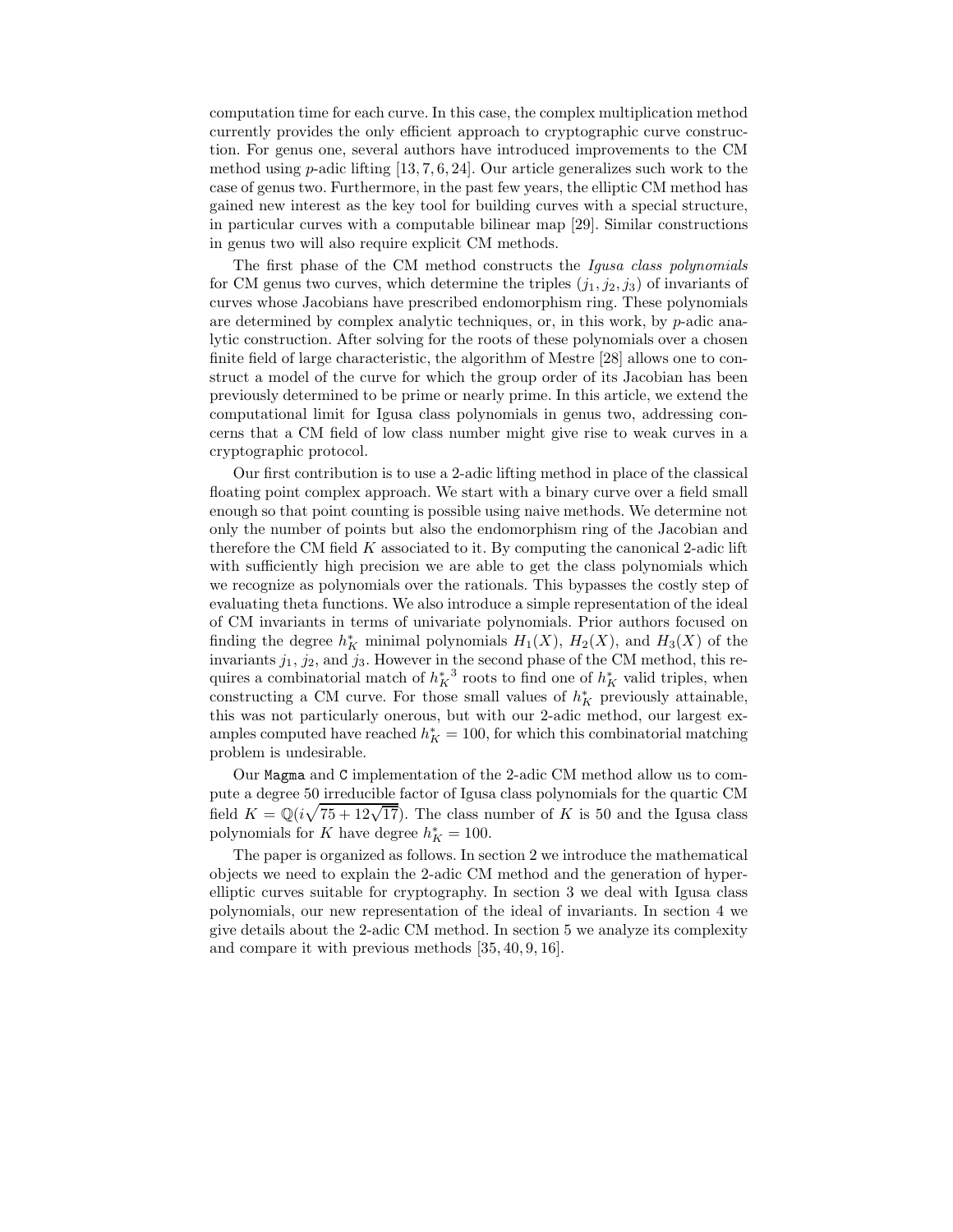### 2 Mathematical background

In this section, we briefly present the mathematical tools that we need. The first part deals with complex multiplication theory. We give theoretical results applied to our genus two case. Then we recall Lubin-Serre-Tate theorem for genus two and finally we deal with the reduction of the variety of  $j$ -invariants.

#### 2.1 Complex multiplication theory

We begin with some definitions and results from the theory of complex multiplication (see [33] for further details). The central notion is that of a CM field, defined to be a totally imaginary quadratic extension  $K$  of a totally real number field  $K_0$ .

For the study of genus two curves we will be interested in quartic CM fields K. We define a type of such a field as a pair of non-conjugate embeddings  $\Phi =$  $(\phi_1, \phi_2)$  of K in C. If I is an ideal in the ring of integers  $\mathcal{O}_K$  of K, we consider  $\Phi(I) = \{(\phi_1(\alpha), \phi_2(\alpha)) \subset \mathbb{C}^2, \alpha \in I\}.$  The set  $\Phi(I)$  is a lattice in  $\mathbb{C}^2$  and  $\mathbb{C}^2/\Phi(I)$ is an abelian variety A such that  $K \subset \text{End}(A) \otimes \mathbb{O}$ . We furthermore make the following restrictions:

- 1. We assume that K is cyclic or non-Galois. The abelian variety  $A$  (for which  $\text{End}(A) \otimes \mathbb{Q} = K$  is then absolutely simple. This is a good condition for cryptographic applications since we want  $#A(\mathbb{F}_q)$  to be almost prime.
- 2. We assume that  $h_{K_0} = 1$ , which implies that the abelian surface A has a principal polarization. As A is absolutely simple, it follows there exists a genus two curve C such that  $A = \text{Jac}(\mathcal{C})$ .
- 3. We assume moreover that  $End(Jac(\mathcal{C})) = \mathcal{O}_K$ . The above conditions imply  $\text{End}(\text{Jac}(\mathcal{C})) \subseteq \mathcal{O}_K$ , but for sake of simplicity of both theory and computations, we restrict to the case where this inclusion is an equality. This requires us to address the issue of testing effectively this hypothesis for a given curve C, but we will not treat these algorithms in this article (see however [16]).

**Definition 1** Let  $C$  be a hyperelliptic curve of genus two and  $K$  a quartic CM field. We say that C has complex multiplication by  $\mathcal{O}_K$  if the endomorphism ring of the Jacobian of the curve is isomorphic to the ring of integers  $\mathfrak{O}_K$  of  $K$ .

*Example 1.* As an example we consider  $K = \mathbb{Q}(i\sqrt{2 + \sqrt{2}})$ . The real subfield of K is  $\mathbb{Q}(\sqrt{2})$  since  $(i\sqrt{2+\sqrt{2}})^2+2=-\sqrt{2}$ . Then there exists a curve defined over  $\mathbb Q$  with model  $y^2 = -x^5 + 3x^4 + 2x^3 - 6x^2 - 3x + 1$ , whose Jacobian has endomorphism ring  $\mathcal{O}_K$ . Further details on this example can be found in [38] or [35].

We first recall basic notions of CM theory in genus one, for which we refer to [3]. We begin with a positive squarefree integer  $D$ , and compute the class group of  $K = \mathbb{Q}(i\sqrt{D})$ , which we denote by  $Cl_K$ . For complex numbers  $(\tau_i)_{i\in[1,h_K]}$ , representing the classes in  $Cl_K$ , we associate an elliptic curve with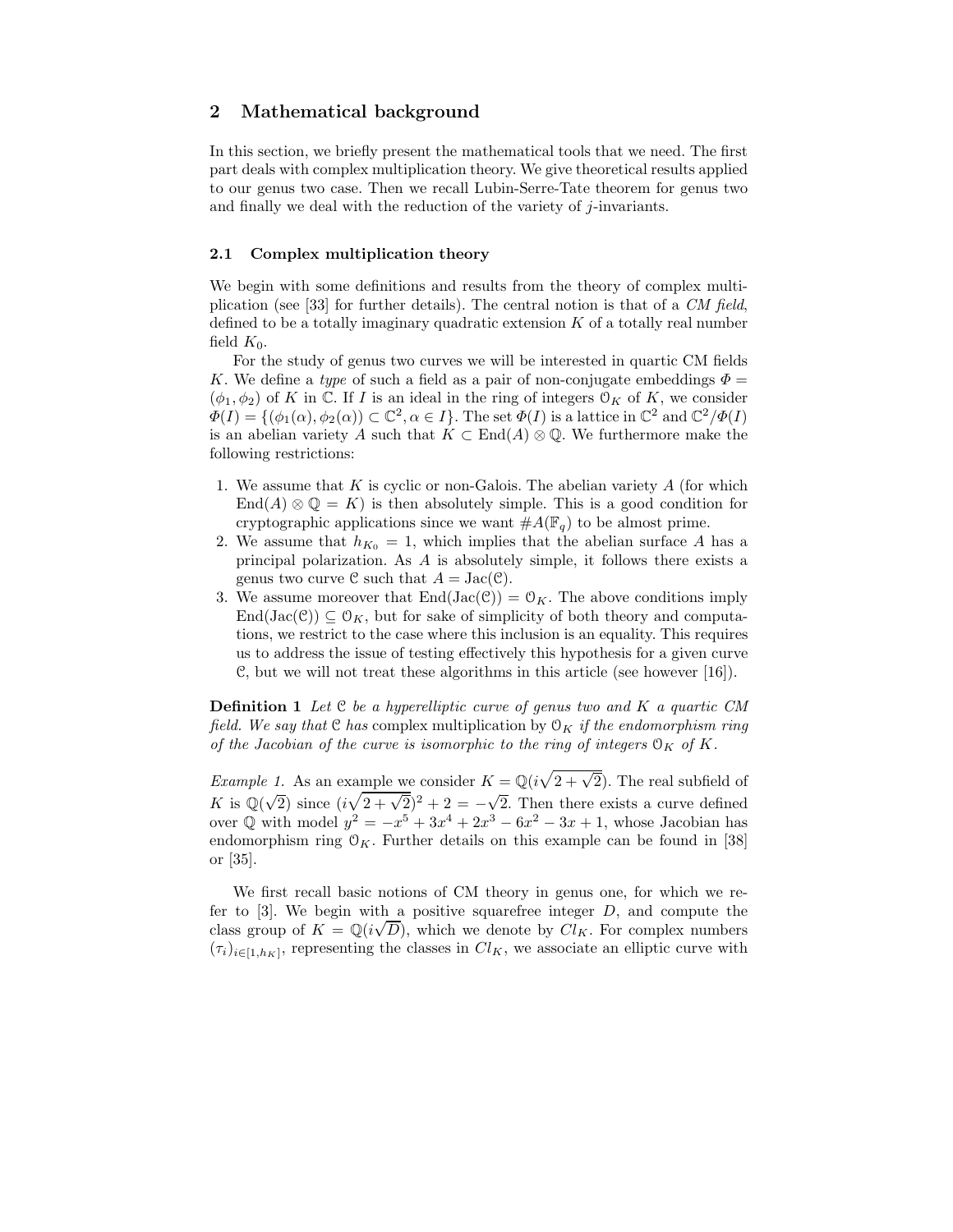period lattice  $\mathbb{Z} + \tau_i \mathbb{Z}$ . Finally we compute the *j*-invariant  $j_i = j(\tau_i)$  using  $\eta$ functions and recover the classical Hilbert class polynomial from the definition  $H(X) = \prod_{i=1}^{h_K} (X - j_i) \in \mathbb{Z}[X]$ , as a monic polynomial over the integers.

The analogous theory for genus two presents several additional technical challenges. The first question is to determine how many isomorphism classes of CM curves are associated to a CM order  $\mathcal{O}_K$ . We denote this number by  $h^*_K$ . In genus one, this number equals the class number  $h_K$ , but in higher genus there is no longer a one-to-one correspondence between the ideal classes and the principally polarized abelian surfaces with endomorphism ring  $\mathcal{O}_K$ , each of which gives rise to an isomorphism class of CM curves. However, for a quartic CM field  $K$  with real subfield of class number one, we can make the following statement.

**Theorem 1** Let K be a quartic CM field with real quadratic subfield  $K_0$  of class number 1. If K is cyclic over  $\mathbb Q$  then there are  $h_K$  isomorphism classes and if K is not normal over  $\mathbb Q$  then there are  $2h_K$  isomorphism classes with  $h_K$  classes associated to each CM type.

Remark 1. The Cohen-Lenstra heuristics [11] predict that the class number of the real quadratic field  $K_0$  has class number 1 with density greater than  $3/4$  so this is expected to apply to this proportion of all quartic CM fields.

The above theorem establishes the degree of the Igusa class polynomials, which vanish on the triples of the CM Igusa invariants  $(j_1, j_2, j_3)$ . Once their degree is known, we can apply a construction as in the genus 1 CM method for the classical complex CM method. Beginning from a quartic CM field  $K$ , we compute the class group of  $K$  over  $\mathbb{Q}$ , and find a representative of each class. Here the representatives are  $2 \times 2$  matrices called *period matrices* which can be computed from a set of representatives of the class group of  $K$  and a fundamental unit of  $K_0$ . We refer to [40] for the exact construction of these period matrices  $(\Omega_i)_{1\leq i\leq h_K^*}.$ 

Evaluating theta functions at the  $\Omega_i$  allows to recover the j-invariants  $(j_1^{(i)},$  $j_2^{(i)}, j_3^{(i)}$ )<sub>i</sub> of the CM curves and joining the *j*-invariants together gives us the Igusa class polynomials described in [35] or in [40] as

$$
H_1 = \prod_{i=1}^{h_K^*} (X - j_1^{(i)}), H_2 = \prod_{i=1}^{h_K^*} (X - j_2^{(i)}), H_3 = \prod_{i=1}^{h_K^*} (X - j_3^{(i)}).
$$

For the purposes of 2-adic lifting we may use normalized invariants  $j_1$ ,  $j_2$ , and  $j_3$ , defined in terms of the Igusa-Clebsch invariants  $A, B, C, D$  (denoted  $A', B',$ C', D' in Mestre [28]), by  $j_1 = A^5/8D$ ,  $j_2 = 2A^3B/D$ ,  $j_3 = 8A^2C/D$ .

#### 2.2 The Lubin-Serre-Tate theorem for genus two

In 1964, Lubin, Serre and Tate [25] proved the existence of the canonical lift of an ordinary abelian variety and gave a way of computing this lift for elliptic curves, extending a result of Deuring [14]. Denote by  $\mathbb{Q}_p$  the field of p-adic numbers,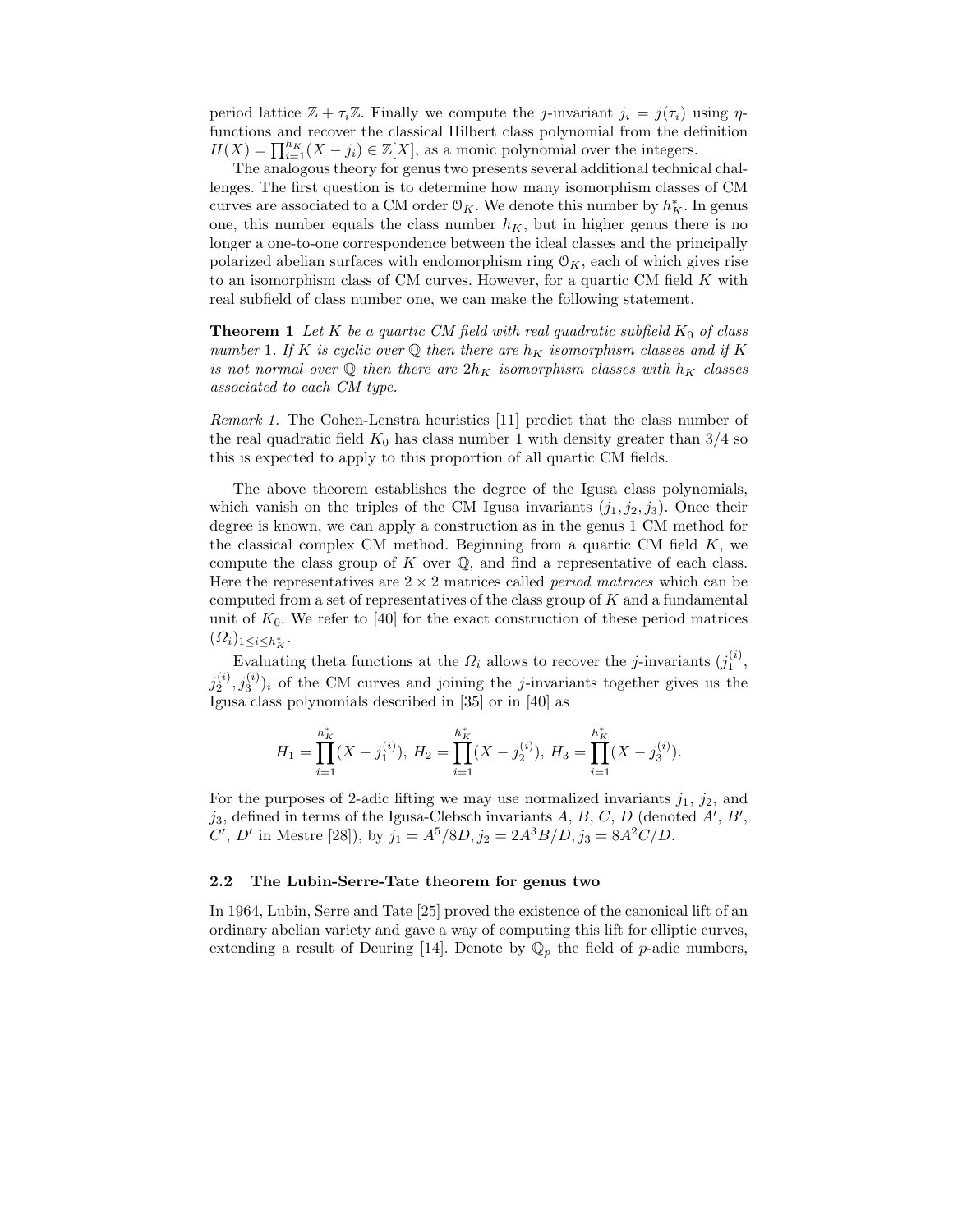and by  $\mathbb{Q}_{p^d}$  the unique unramified extension of degree d, and by  $\mathbb{Z}_p$  or  $\mathbb{Z}_{p^d}$  their respective rings of integers (see e.g. [4] or [21] for background). The fundamental property of the canonical lift  $A^{\dagger}/\mathbb{Z}_{p^d}$  of an ordinary abelian variety  $A/\mathbb{F}_{p^d}$  is that  $\text{End}(A^{\uparrow}) \cong \text{End}(A)$ . Moreover,  $A^{\uparrow}$  is actually defined over  $\overline{\mathbb{Q}}$ . Thus if we can find a curve over  $\mathbb{F}_{p^d}$  whose Jacobian is ordinary and has complex multiplication by the ring of integers of a quartic CM field  $K$ , we theoretically obtain a curve over  $\mathbb Q$  with complex multiplication by  $\mathcal O_K$ . In the article, p is fixed to 2 and the CM-curves over  $\mathbb{F}_{2^d}$  whose Jacobian is ordinary are not rare and can be found easily.

To perform this method explicitly, we require a constructive formulation of the existence theorem for the canonical lift. In genus 1, this is the following theorem (see [39]).

**Theorem 2** Let p be a prime number and d an integer greater than 2. Let E be an ordinary elliptic curve over  $\mathbb{F}_{p^d}$  with j-invariant  $j(\bar{E}) \in \mathbb{F}_{p^d} \backslash \mathbb{F}_{p^2}$ . Denote by  $\sigma$  the Frobenius automorphism of  $\mathbb{Z}_{p^d}$  and by  $\Phi_p(X, Y)$  the p-th modular polynomial. Then the system of equations

 $\Phi_p(X, X^{\sigma}) = 0$  and  $X \equiv j(E) \bmod p$ ,

has a unique solution  $J \in \mathbb{Z}_{n^d}$ , which is the j-invariant of the canonical lift E of  $E$  (defined up to isomorphism).

Generalization to genus two is easier if one speaks about isogeny instead of modular equations:

**Theorem 3** Let  $\overline{C}$  be an ordinary hyperelliptic curve of genus two over  $\mathbb{F}_{p^d}$ . Then there exists a hyperelliptic curve C of genus two defined over  $\mathbb{Q}_{p^d}$  that is a canonical lift of  $C$  (in the sense that the endomorphism ring of the Jacobian is preserved) and furthermore there exists a  $(p, p)$ -isogeny between Jac(C) and  $Jac(\mathcal{C}^{\sigma})$  that reduces to the Frobenius map from  $Jac(\bar{\mathcal{C}})$  to its conjugate.

In the case where  $p = 2$ , the Richelot isogeny [5] provides explicit formulae that allow us to translate this theorem into a set of equations that must be satisfied by the defining equation of the canonical lift. A Newton-like process due to Harley is then used to solve it (more details are given in Section 4.1).

General results on the convergence of the Newton process for the AGM is given by Carls [8] for abstract abelian varieties. In our case, we have explicit equations for the Richelot correspondences of curves, for which this theoretical machinery is not required and the convergence can be checked using classical criteria (valuation of the Jacobian matrix of the system of equations).

#### 2.3 Reduction of the moduli subvariety

This section is based on the work of Goren [19] describing the reduction of an abelian surface.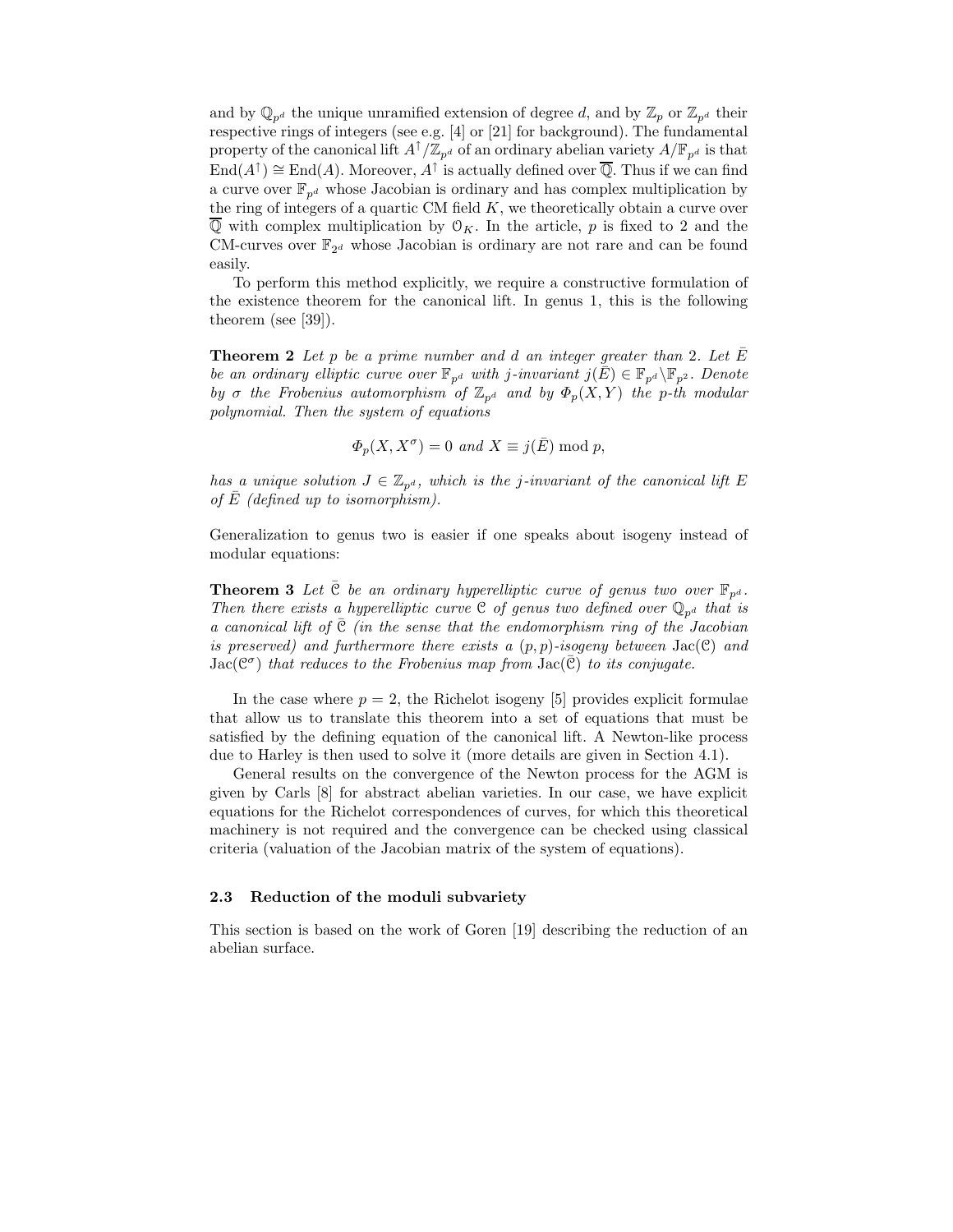**Theorem 4** ([19]) Let K be a cyclic quartic CM field and A an abelian variety having CM by  $\mathcal{O}_K$  the ring of integers of K. Let  $\bar{\mathfrak{p}}$  be a prime of  $\bar{\mathbb{Q}}$ ,  $\mathfrak{p}_1 = \bar{\mathfrak{p}} \cap \mathcal{O}_K$ and (p) =  $\mathfrak{p}_1 \cap \mathbb{Z}$ . Assume that p is unramified in K. Then the reduction  $A_{\bar{\mathfrak{p}}}$  of A mod  $\bar{\mathfrak{p}}$  is determined by the decomposition of p in  $\mathfrak{O}_K$  as follows:

- (i) if  $p = \mathfrak{P}_1 \mathfrak{P}_2 \mathfrak{P}_3 \mathfrak{P}_4$  then  $A_{\bar{\mathfrak{p}}}$  is ordinary and simple;
- (ii) if  $p = \mathfrak{P}_1 \mathfrak{P}_2$  then  $A_{\bar{p}}$  is isomorphic to the product of two supersingular elliptic curves;
- (iii) if  $p = \mathfrak{P}_1$  then  $A_{\bar{\mathfrak{p}}}$  is isogenous but not isomorphic to a product of two supersingular elliptic curves.

For a non-normal quartic CM field, which is the generic case, an analogous theorem holds: depending on group theoretic considerations in the Galois group of the normal closure of  $K$ , one can decide whether the reduction of the Jacobian of a CM curve is ordinary, intermediate, or supersingular, and whether or not it is simple. We omit the details here and refer instead to Goren [19] for a precise statement.

These results are used at two places. First, they are required in the final curve construction step, to determine a prime of ordinary reduction, a necessary condition for cryptographic use. From the primes of ordinary reduction, we choose a prime p such that a solution to the Igusa class polynomials over  $\mathbb{F}_p$  gives a group order which is prime. Second, for the 2-adic method to work, the reduction modulo 2 must be ordinary, otherwise the canonical lift is not well-defined and the lifting algorithm does not apply. Given a CM field  $K$ , the theorem describes when there exists an ordinary curve defined over a finite field  $\mathbb{F}_{2^d}$  with CM by  $\mathcal{O}_K$ . As the input to our algorithm is an ordinary curve, rather than the CM field  $K$ , this theorem describes the condition at 2 on those CM fields which can be treated by our algorithm.

### 3 New representation of the CM variety

Before presenting our 2-adic CM method, we explain our modification to the representation of the ideal describing the CM invariants. In the classical CM method, Spallek [35] chose to compute three polynomials  $H_1$ ,  $H_2$  and  $H_3$ , defined as

$$
H_1 = \prod_{i=1}^{h_K^*} (X - j_1^{(i)}), H_2 = \prod_{i=1}^{h_K^*} (X - j_2^{(i)}) \text{ and } H_3 = \prod_{i=1}^{h_K^*} (X - j_3^{(i)}).
$$

Subsequently Weng [40] formalized the classical CM method for genus two in terms of the same polynomials. However these polynomials determine an ideal  $(H_1(j_1), H_2(j_2), H_2(j_3)) \subset \mathbb{Q}[j_1, j_2, j_3]$ , of degree  $h_K^{*3}$ , i.e. defining  $h_K^{*3}$  points  $(j_1^{(i_1)}, j_2^{(i_2)}, j_3^{(i_3)})$ , of which only the  $h_K^*$  solutions  $(j_1^{(i)}, j_2^{(i)}, j_3^{(i)})$  determine valid CM curves.

In order to compute the equation of a CM curve, we need to test all  $h_K^*$ <sup>3</sup> candidate solutions to this system of equations to find one of the  $h_K^*$  which is known to have the correct endomorphism ring. For each solution we must apply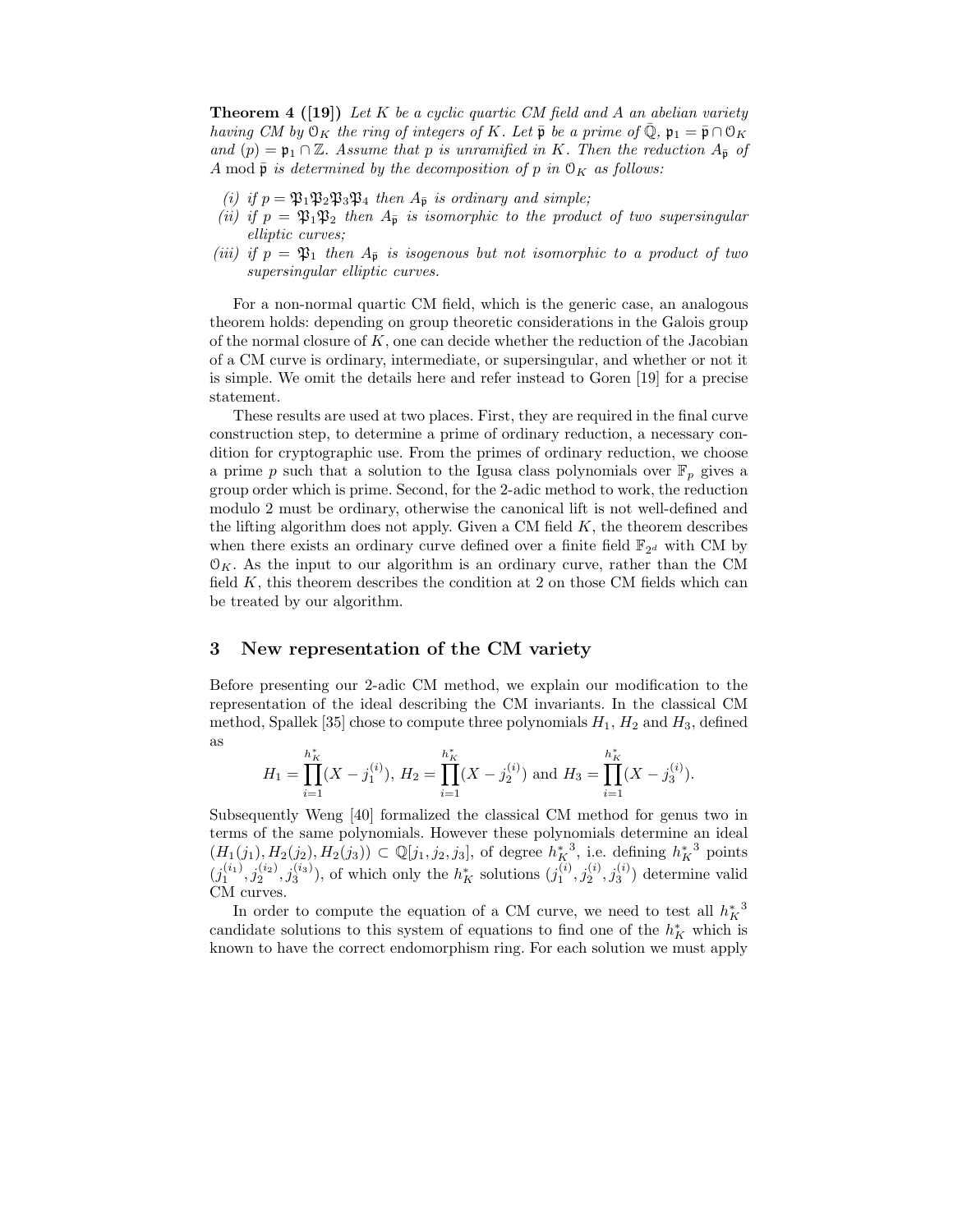Mestre's algorithm [28] to find the corresponding curve, then to test a random point on the Jacobian to determine if the group of rational points has the correct order. This overhead is unnecessary since with a few additional relations among the  $(j_1, j_2, j_3)$ , we determine a complete set of relations for the CM invariants of the desired CM order.

The solution is to find some compact representation for the full ideal of class invariants. Beginning with the minimal polynomial of  $j_1$ ,  $H_1(X) = \prod_{i=1}^{h_K^*} (X$  $j_1^{(i)}$   $\in \mathbb{Q}[X]$ , we then use Lagrange interpolation to compute

$$
G_k(X) = \sum_{i=1}^{h_K^*} j_k^{(i)} \prod_{\substack{\ell=1 \\ \ell \neq i}}^{h_K^*} \frac{X - j_1^{(\ell)}}{j_1^{(i)} - j_1^{(\ell)}} \in \mathbb{Q}[X], \text{ for } k = 2, 3.
$$

This solves the problem of having an incomplete specification for the ideal of invariants, since  $j_k = G_k(j_1)$  are uniquely determined by any root  $j_1$  of  $H_1(X)$ . To determine a CM curve over  $\mathbb{F}_p$ , we solve for a root  $\bar{j}_1$  of  $H_1(X)$  mod p which determines  $\bar{j}_2 = G_2(\bar{j}_1)$  and  $\bar{j}_3 = G_3(\bar{j}_1)$ , and use Mestre's algorithm to determine a CM curve from the triple  $(\bar{j}_1,\bar{j}_2,\bar{j}_3)$ .

Modified Lagrange interpolation. The above construction provides an exact description of the CM invariants, but we observe empirically that the coefficient sizes of  $G_k$ , in comparison with those for  $H_k$ , are larger by a factor of three to four. However, in the formulae for  $G_k$ , we can pull out the factor  $H'_1(j_1^{(i)})^{-1} =$  $\prod_{k\neq i} (j_1^{(i)}-j_1^{(k)})^{-1}$ . Therefore instead of using  $G_k$  we consider the polynomials

$$
\widehat{H}_k(X) = \sum_{i=1}^{h_K^*} j_k^{(i)} \prod_{\substack{\ell=1 \\ \ell \neq i}}^{h_K^*} (X - j_1^{(\ell)}) \in \mathbb{Q}[X] \text{ for } k = 2, 3,
$$

which recover the lost factor, and have coefficients of the same order of magnitude as  $H_k$ . The defining relations for our CM invariants can now be expressed as

$$
H_1(j_1) = 0, H'_1(j_1)j_2 = \widehat{H}_2(j_1), H'_1(j_1)j_3 = \widehat{H}_3(j_1).
$$

In order to explain the decrease in the size of the polynomial coefficients, we make some assumptions to deal with a notion of size for the  $j$ -invariants we are manipulating. Let  $L$  be a number field containing all Galois conjugates  $j_k^{(i)}$  of the *j*-invariants. We assume that there exists a notion of a logarithmic height function  $h: L \to \mathbb{R}_{>0}$ , measuring the size of elements, which satisfies the properties:  $h(ab) = h(a) + h(b)$ , and  $h(a+b) \le \max(h(a), h(b))$ , for general a and b. We extend h to a height function on  $L[X]$  by:  $h(\sum_{i=0}^{n} a_i X^i) = \sum_{i=0}^{n} h(a_n)$ . We also assume that all the  $j$ -invariants are random elements of bounded height S. We can then estimate the relative heights of our polynomials  $H_k$ ,  $G_k$ , and  $H_k$ . We evaluate the size of  $H_k$  to be

$$
h(H_k) \le \sum_{i=1}^{h_K^*} iS = \frac{h_K^*(h_K^* + 1)}{2}S,
$$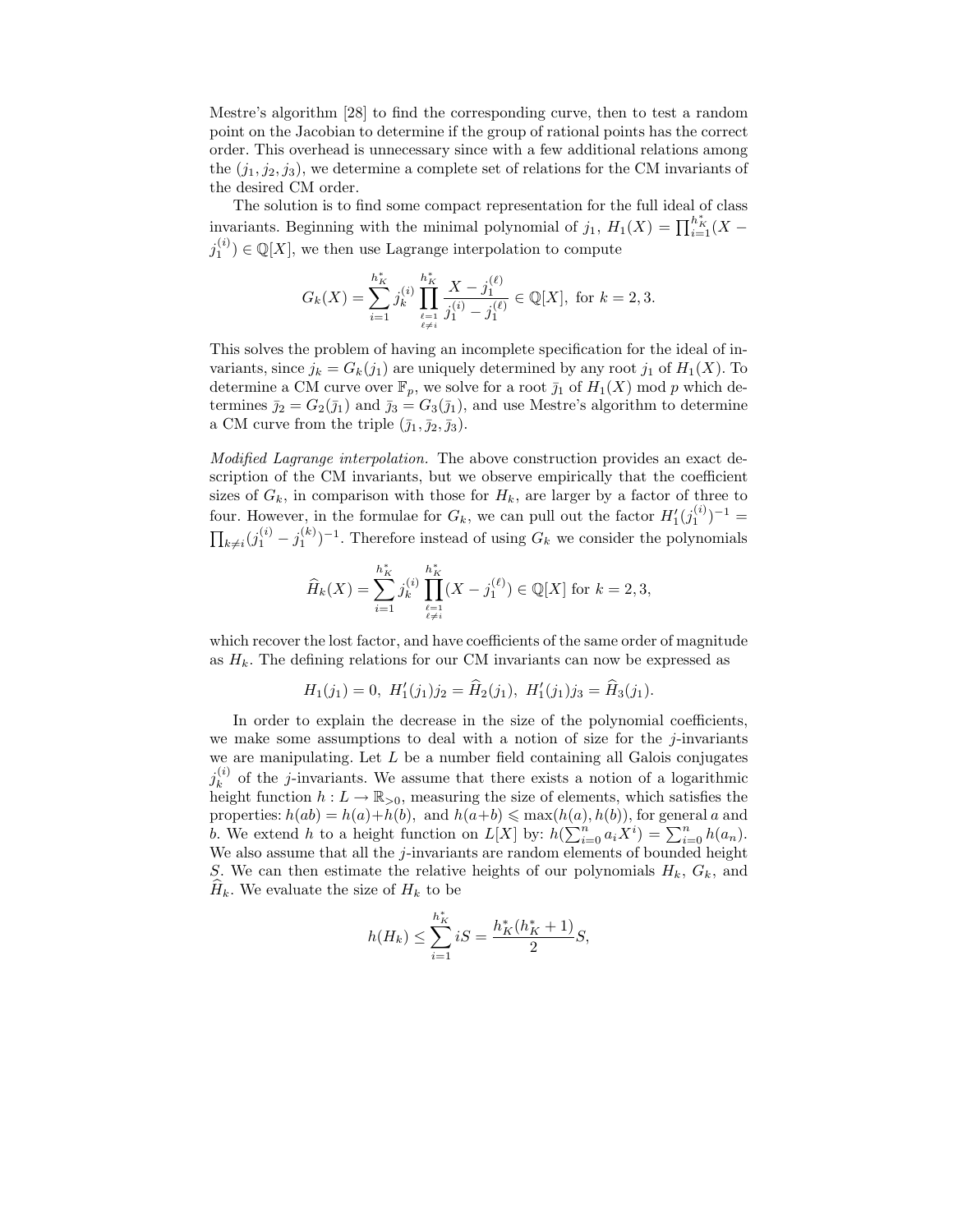since the coefficients of  $H_k$  are symmetric polynomials in the  $j_k^{(i)}$ . A similar calculation for  $G_k$  and  $\hat{H}_k$  gives  $h(G_k) \leq 2h_K^*(h_K^* - 1)S$ , and  $h(\hat{H}_k) \leq h_K^*(h_K^* - 1)$  $1)$ S. Under the assumption that the *j*-invariants behave as random elements, we expect equality to hold for each bound. This analysis, although heuristic, agrees with the empirical results of the algorithm.

Remark 2. We emphasize the fact that this new representation applies both to the classical CM construction and to our new p-adic method that we present in the next section.

### 4 The 2-adic CM method

In this section we describe our algorithm for computing the Igusa class polynomials  $H_1$ ,  $H_2$ ,  $H_3$  corresponding to a CM order. In the classical approach one starts from a CM field and computes the Igusa class polynomials. In our approach, the input is a genus 2 curve defined over a small finite field  $\mathbb{F}_{2^d}$ , for some small d, and we reconstruct the class polynomials associated to its canonical lift. The input curves for this construction are defined over a tiny field of no cryptographic interest, but via their canonical lift we find their class invariants over  $\mathbb{Q}$ , which can then be reduced modulo p to produce curves of cryptographic application over some large prime field  $\mathbb{F}_p$ . We note that the class polynomials we find may determine a proper irreducible factor of the CM class invariants, in the case the invariants fall into distinct Galois orbits. However, for their application to cryptography this only aids in the rational reconstruction phase of our algorithm.

The algorithm proceeds as follows. Since  $d$  is small, one can easily compute all the data related to the input curve  $\mathcal{C}$ , in particular the endomorphism ring  $\mathcal O$  of its Jacobian, which we assume to be the maximal order of a CM field  $K$ . The canonical lift of C is then computed to a high precision, so that we can get a good 2-adic approximation of its Igusa invariants. Theorem 1 gives a way to predict the degree  $h_K^*$  of the class polynomials. From this information, if the precision is sufficient, there is a unique possibility left for the polynomials  $H_1$ ,  $H_2$ ,  $H_3$ . These can be computed by running the LLL algorithm on a matrix built from powers of the invariants of the canonical lift. Algorithm 1 gives a summary of the algorithm, and in the next two subsections we discuss the details.

#### 4.1 Computing the canonical lift

Canonical lifts were introduced in cryptography for the purpose of point counting by Satoh [32] for elliptic curves. After many improvements by several people, this ended up in a very fast method that runs in a time which is almost-linear in the required precision. A precise description and comparison of the various methods in the elliptic case can be found in [39] to which we refer for additional reading. Two genus 2 variants have been introduced by Mestre [27, 26], based on the Richelot isogeny or on the Borchardt mean. The latter variant has been developed in detail by Lercier and Lubicz [23].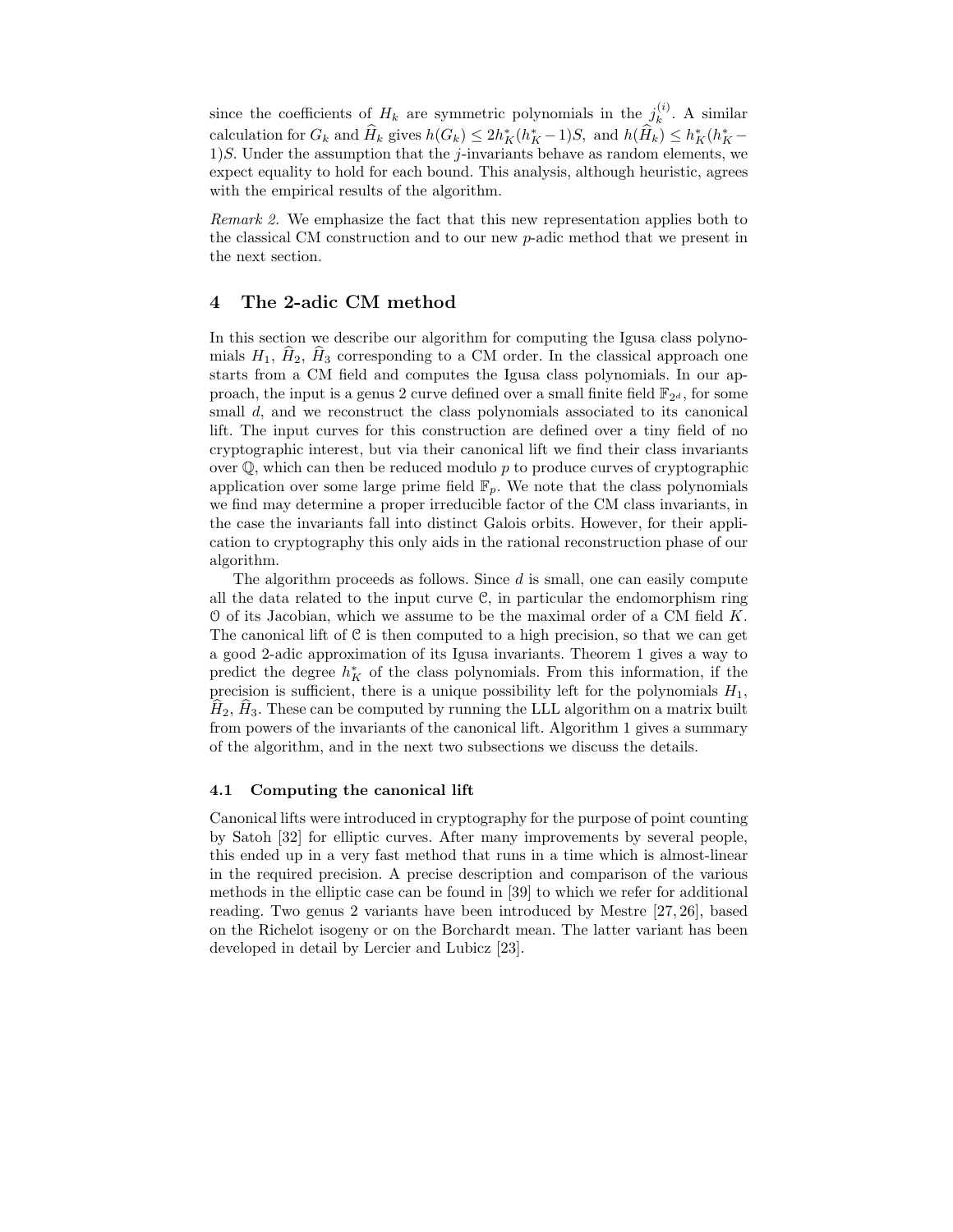#### Algorithm 1 The 2-adic CM method

**Input :** An ordinary genus 2 curve C defined over  $\mathbb{F}_{2^d}$  having CM by an order 0;

- **Output**:  $(H_{1,\text{irr}}, \hat{H}_{2,\text{irr}}, \hat{H}_{3,\text{irr}})$  which determine an irreducible factor of the class invariants  $(H_1, \hat{H}_2, \hat{H}_3)$  of 0.
- 1: Compute the *j*-invariants of C and choose an arbitrary lift to  $\mathbb{Z}_{2^d}$ ;
- 2: Compute the canonical lifts  $(j_1, j_2, j_3) \in (\mathbb{Z}_{2^d})^3$ , i.e. the *j*-invariants of the canonical lift of C;
- 3: Determine the degree  $h_K^*$  of  $(H_1, \hat{H}_2, \hat{H}_3);$
- 4: Apply the LLL algorithm with input  $h_K^*$  and powers of  $(j_1, j_2, j_3)$ ;
- 5: Retrieve the result of LLL, that is the polynomials  $H_{1,irr}$ ,  $\hat{H}_{2,irr}$  and  $\hat{H}_{3,irr}$  verifying

 $H_{1,\text{irr}}(j_1) = 0, \quad H'_{1,\text{irr}}(j_1) \cdot j_2 = \widehat{H}_{2,\text{irr}}(j_1) \quad \text{and} \quad H'_{1,\text{irr}}(j_1) \cdot j_3 = \widehat{H}_{3,\text{irr}}(j_1);$ 

6: Return the triple  $\left( H_{1,\mathrm{irr}}, \widehat{H}_{2,\mathrm{irr}}, \widehat{H}_{3,\mathrm{irr}} \right)$ .

For the present work, we used the former approach, based on Richelot isogenies, together with the asymptotically fast lifting algorithm of Harley. Since this is not well described in the literature, we say a few words about it.

The main point is that Richelot isogeny as described in [5] gives relations between the defining equations of genus 2 curves whose Jacobian are  $(2, 2)$ isogenous. We take equations in the Rosenhain form:  $y^2 = x(x-1)(x-\lambda_0)(x \lambda_1(x - \lambda_\infty)$ . Putting  $\Lambda = (\lambda_0, \lambda_1, \lambda_\infty)$ , we can realize the relations coming from Richelot isogeny as a system of polynomial maps  $\Phi = (\Phi_1, \Phi_2, \Phi_3)$  from  $\mathbb{Q}_{2^d}^6 = \mathbb{Q}_{2^d}^3 \times \mathbb{Q}_{2^d}^3$  to  $\mathbb{Q}_{2^d}^3$ , such that two curves of Rosenhain invariants  $\Lambda$  and  $\Lambda^r$  have Jacobians related by a  $(2, 2)$ -isogeny if and only if  $\Phi(\Lambda, \Lambda') = 0$ . Hence, according to Theorem 3, the Rosenhain invariants  $\Lambda$  of the canonical lift of the curve C we are interested in must verify  $\Phi(\Lambda, \Lambda^{\sigma}) = 0$ . Before giving the explicit formulae for  $\Phi$ , we sketch how Harley's algorithm can be adapted to the multivariate setting.

Assume we have an approximation  $\Lambda_0 \in \mathbb{Q}_{2^d}^3$  to the Rosenhain invariants  $\Lambda$ of the canonical lift, correct to precision  $2^k$ . Let  $\Lambda_1 \in \mathbb{Z}_{2^d}^3$  be such that  $\Lambda =$  $\Lambda_0 + 2^k \Lambda_1$ . Then  $\Lambda$  satisfies the equation  $\Phi(\Lambda, \Lambda^{\sigma}) = 0$ , which rewrites as

$$
0 = \Phi(A_0 + 2^k A_1, A_0^{\sigma} + 2^k A_1^{\sigma}) = \Phi(A_0, A_0^{\sigma}) + 2^k d\Phi(A_0, A_0^{\sigma}) \begin{bmatrix} A_1 \\ A_1^{\sigma} \end{bmatrix} \bmod 2^{2k},
$$

from which  $\Lambda_1$  can be deduced. Indeed, since  $\Phi(\Lambda_0, \Lambda_0^{\sigma}) \equiv 0 \mod 2^{k}$ , the equation in  $\Lambda_1$  can be restated as  $\Lambda_1^{\sigma} + A \Lambda_1 + B = 0$ , where A is a  $3 \times 3$  matrix over  $\mathbb{Z}_{2^d}$ , and B and  $\Lambda_1$  are vectors in  $\mathbb{Z}_{2^d}^3$ . Another level of recursive Newton-lifting is used for solving this so-called Artin-Schreier equation.

In this brief description, we have freely assumed that computing  $\sigma$  is a cheap operation, which is unfortunately not true if one takes an arbitrary defining polynomial  $f(x)$  for the extension field  $\mathbb{Q}_{2^d} = \mathbb{Q}_2[x]/(f(x))$ . The trick is to choose the polynomial  $f(x)$  such that f divides  $x^{2^d}-x$ , which in turn implies that  $t^{\sigma} = t^2$ , where t is the defining element of the extension field. The computation of such an f is done, again, by a Newton lifting algorithm based on the equation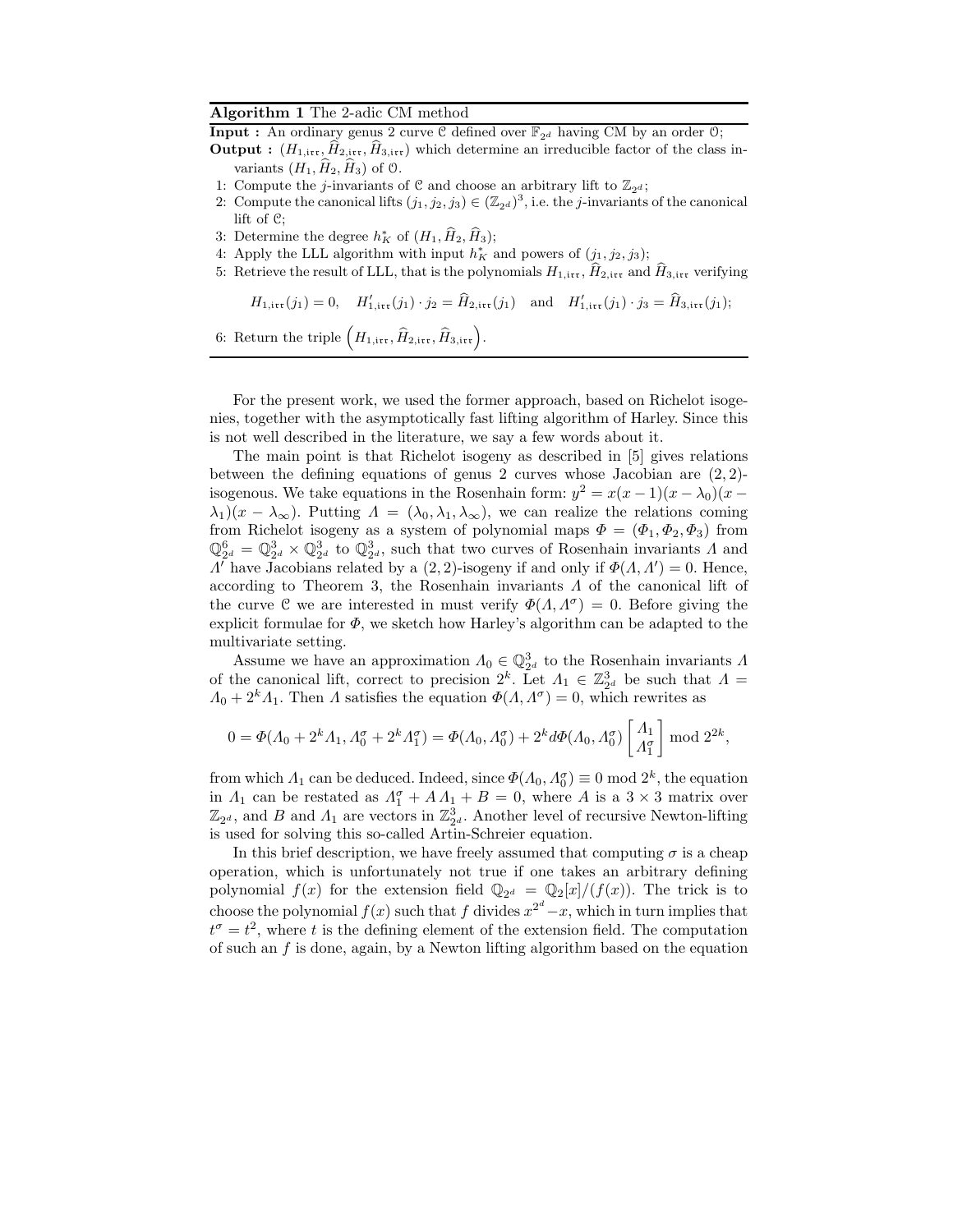$f(x^2) = f(x)f(-x)$ , which is easily seen to be satisfied by the polynomial we are looking for. We refer to [39] for a more precise description.

Let us now describe the polynomial maps  $\Phi$  given by the Richelot's isogeny. For clarity, we give them in an implicit form that introduces new intermediate variables. Let  $\lambda_0$ ,  $\lambda_1$  and  $\lambda_\infty$  be the starting Rosenhain invariants. The images  $\lambda_0^{\sigma}$ ,  $\lambda_1^{\sigma}$  and  $\lambda_{\infty}^{\sigma}$  of  $\lambda_0$ ,  $\lambda_1$  and  $\lambda_{\infty}$  by the second power Frobenius automorphism are given by the following formulae:

$$
\lambda_0^{\sigma} = \frac{(u_1 - v_{\infty})(w_0 - v_0)}{(u_1 - v_0)(w_0 - v_{\infty})}, \lambda_1^{\sigma} = \frac{(u_1 - u_{\infty})(w_1 - v_0)}{(u_1 - v_0)(w_1 - v_{\infty})} \text{ and } \lambda_{\infty}^{\sigma} = \frac{(u_1 - v_{\infty})(u_{\infty} - v_0)}{(u_1 - v_0)(u_{\infty} - v_{\infty})},
$$

where  $(u_1, u_\infty)$ ,  $(v_0, v_\infty)$  and  $(w_0, w_1)$  are the respective roots of the polynomials

$$
U^2 - 2\lambda_{\infty}U + \lambda_{\infty}(1 + \lambda_1) - \lambda_1,
$$
  
\n
$$
V^2 - 2\lambda_{\infty}V + \lambda_0\lambda_{\infty}, \text{ and}
$$
  
\n
$$
(\lambda_0 - 1 - \lambda_1)W^2 + 2\lambda_1W - \lambda_0\lambda_1.
$$

Remark 3. We need to pay attention to the valuations of our Rosenhain invariants. Assuming that we begin with  $\lambda_0 \equiv 0 \mod 4$ ,  $\lambda_1 \equiv 1 \mod 4$  and  $val(\lambda_{\infty}) = -2$ , we choose the labeling of the roots of our quadratic polynomials such that  $v_0$ ,  $w_0 \equiv$ 0 mod 2,  $u_1$ ,  $w_1 \equiv 1 \mod 2$ , and  $val(u_\infty)$ ,  $val(v_\infty) < 0$ , from which  $\lambda_0^{\sigma} \equiv 0 \mod 4$ ,  $\lambda_1^{\sigma} \equiv 1 \mod 4$  and  $\operatorname{val}(\lambda_{\infty}^{\sigma}) = -2$  follows.

#### 4.2 Recognizing class polynomials in  $\mathbb{O}[X]$

In this section we explain how we use the LLL algorithm to recover the minimal polynomials over Z of the canonical lifted j-invariants. Let  $\Lambda = \langle b_1, \ldots, b_m \rangle$  be a lattice and let  $\det(A)$  be its determinant. Minkowski's inequality gives the upper bound  $\sqrt{m/2\pi e} \det(L)^{1/m}$ , for the norm of the shortest lattice vector, and in a random lattice, one expects a minimal length vector to be close to this norm. The LLL algorithm outputs a basis of short vectors, and if we construct  $\Lambda$  to have a known vector  $v \in \Lambda$  of norm much smaller than this bound, then, heuristically, it will be the shortest vector in Λ.

Let  $\mathbb{Z}_{2^d}$  be an extension of  $\mathbb{Z}_2$  of degree d with  $\mathbb{Z}_2$ -basis 1,  $w_1, \ldots, w_{d-1}$ . Let  $\alpha \in$  $\mathbb{Z}_{2^d}$  generate  $\mathbb{Z}_{2^d}$ , and  $\tilde{\alpha}$  be an approximation of  $\alpha$  modulo a high power of 2, say  $\alpha \equiv \tilde{\alpha} \mod 2^N$ . We assume that we know the degree s of its minimal polynomial  $f(x) \in \mathbb{Z}[x]$ , i.e.  $f(x) = a_s x^s + \ldots + a_0$  where the  $(a_i) \subseteq \mathbb{Z}$  are unknown. The degree s of the minimal polynomial is the degree of an irreducible factor of Igusa class polynomials, whose degree is  $h_K^*$ . In order to determine the  $(a_i)$ , we determine a basis of the left kernel in  $\mathbb{Z}^{s+d+1}$  of the matrix

| $\begin{pmatrix} A \\ 2^N I_d \end{pmatrix}$ , where A is the $(s + 1) \times d$ matrix: $\begin{pmatrix} 1 & 0 & \cdots & 0 \\ \alpha_{1,0} & \alpha_{1,1} & \cdots & \alpha_{1,(d-1)} \\ \vdots & & & \vdots \\ \alpha_{s,0} & \alpha_{s,1} & \cdots & \alpha_{s,(d-1)} \end{pmatrix}$ , |  |  |  |
|--------------------------------------------------------------------------------------------------------------------------------------------------------------------------------------------------------------------------------------------------------------------------------------------|--|--|--|
|                                                                                                                                                                                                                                                                                            |  |  |  |
|                                                                                                                                                                                                                                                                                            |  |  |  |

with  $\alpha_{j,k}$  defined by  $\alpha^j = \alpha_{j,0} + \alpha_{j,1}w_1 + \ldots + \alpha_{j,(d-1)}w_{d-1}$ .

In order to compute the basis of the left kernel, we apply the LLL algorithm in the same way as described in [10]. This kernel is a lattice  $\Lambda$ , in which the coefficients of the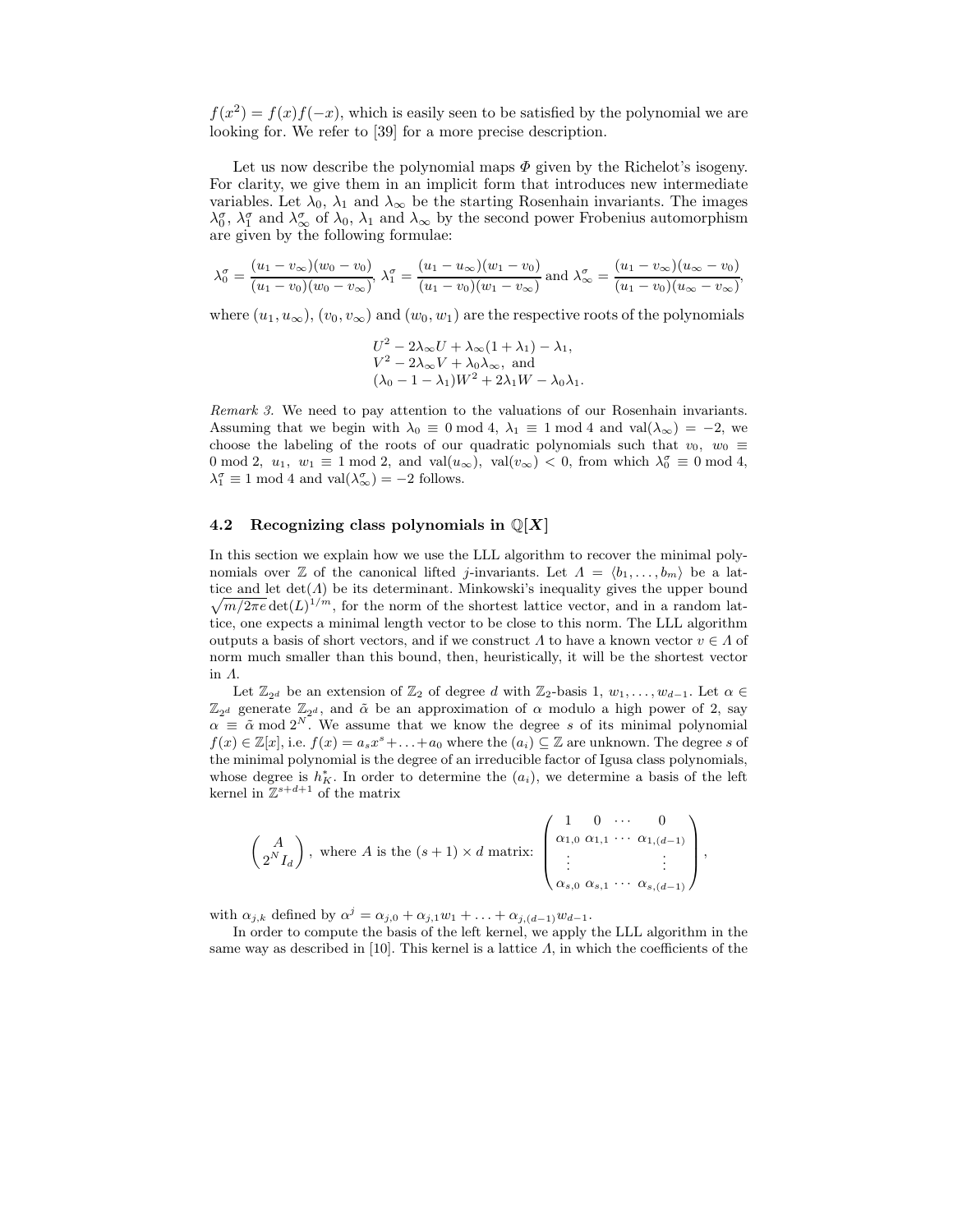minimal polynomial of  $\alpha$  are part of a short vector. Indeed, if  $a_0, \ldots, a_s$  are integers with  $|a_i| \ll 2^N$  such that  $a_s \alpha^s + \ldots + a_0 \equiv 0 \mod 2^N$ , then  $(a_0, \ldots, a_s, \varepsilon_1, \ldots, \varepsilon_d)$ will be a short vector in  $\Lambda$ , for appropriate integers  $(\varepsilon_i)$ . Any other solution that is not proportional to the  $(a_i)$  will differ by an element of  $\Lambda_0 + 2^N \mathbb{Z}^{s+d+1}$ , where  $\Lambda_0$  is generated by the  $c_d\alpha^{d+i} + \ldots + c_0\alpha^i \equiv 0 \mod 2^N$ ,  $1 \leq i \leq s - d$ , coming from the minimal polynomial  $g(x) = c_d x^d + \cdots + c_0$  of  $\alpha$  in  $\mathbb{Z}_2[x]$  having arbitrary coefficients in  $\mathbb{Z}_2$ . If the precision N is sufficiently high, we expect the unique solution  $(a_0, \ldots, a_s)$ to appear as the shortest vector in the LLL-reduced lattice basis.

We remark that we can easily compute the image of  $(j_1, j_2, j_3)$  by the Frobenius  $\sigma$ and therefore we have access to the powers of  $(j_1, j_2, j_3)$  and  $(j_1^{q_i}, j_2^{q_i}, j_3^{q_i})$  for  $i \in [1, d]$ . Therefore we can use this information as input of our LLL algorithm. It implies a more complicated recognition phase where we have to use the subresultant algorithm to recognize our minimal polynomials. Moreover an explosion of the coefficient size in the course of the algorithm leads us to use modular arithmetic and the Chinese remainder theorem for our computations.

### 5 Complexity and comparison with other methods

#### 5.1 Complexity of the 2-adic CM method

The two costly steps of the 2-adic CM method are the computation of the canonical lift and the reconstruction of the polynomials using LLL. Those two steps highly depend on the precision  $k$  at which we have to compute the canonical lift in order to recover the full polynomials. This precision k depends itself on the sizes of the polynomial  $H_1$ ,  $\hat{H}_2$ ,  $\hat{H}_3$ , for which no bound (that would depend on the class number of K) is known. Hence we shall keep  $k$  in our formulae, although this is not a parameter under control.

By using advanced algorithms coming from point counting, the canonical lift computation takes a time which is essentially linear in the precision k. More precisely it has a complexity  $O(M(dk) \log(k))$  where  $M(dk)$  is the time for multiplying integers with dk bits, that is  $O(dk)$  up to logarithmic factors.

The complexity of the LLL step involves the further parameter  $h_K^*$ , which is the degree of the polynomials we are trying to reconstruct. Using the classical LLL algorithm, we end up with a complexity of  $O((h_K^* + d)^6 k^3)$ . The  $L^2$  variant of Nguyễn and Stehlé [30] has a better general complexity of  $O((h_K^* + d)^5(h_K^* + d + k)k)$ , and in our case the structure of the lattice gives us an improved complexity of  $O((h_K^*+d)^4(h_K^*+d+k)k)$ .

Now we will analyze what we could expect from the PSLQ algorithm. In [1], given an input of  $h_K^* + d$  complex numbers whose integer relation is bounded by  $2^k$ , the PSLQ algorithm is claimed to have a number of iterations in  $O((h_K^* + d)^3 + (h_K^* + d)^2 k)$ . Each iteration consists of four steps. Both for the complexity in the dimension and in the precision the bottleneck step is the third step, Hermite's reduction and matrix multiplication. Therefore the complexity of one iteration is  $O((h_K^* + d)^3 k)$ . The total complexity of PSLQ seems to be  $O((h_K^* + d)^6 k + (h_K^* + d)k^2)$  thus we do not expect any improvement from using a 2-adic version of PSLQ.

#### 5.2 Comparison with other methods

The comparison with the classical CM method [35, 40] is only valid for inputs at which their outputs coincide, since the inputs to each algorithm is different. In the 2-adic method one treats only CM fields where the ideal (2) has a special structure, and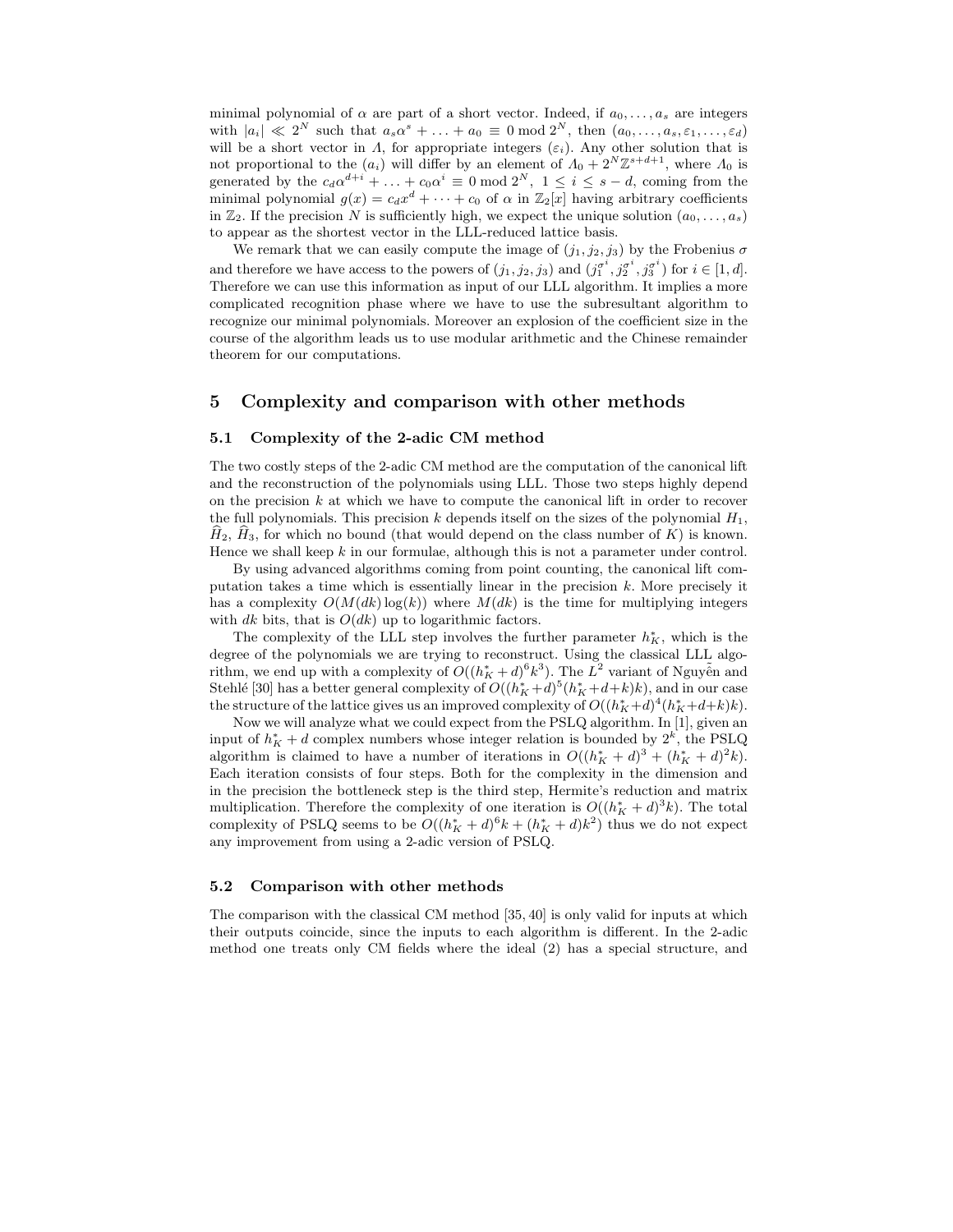moreover the input is not the field but a hyperelliptic curve over a small finite field. In the classical CM method one starts directly from a CM field, with the requirement that the class number of the real subfield is 1. The main advantage of the 2-adic method compared to the classical method is that the complex floating point evaluation of theta constants at the period matrices (which is the bottleneck in the classical method) is replaced by a p-adic canonical lifting procedure for which we have precise control over precision and precision loss (there is none). Furthermore, the time-complexity of the evaluation of theta constants is quadratic in the required precision, whereas the canonical lift is essentially linear in the precision. On the other hand, the drawback of the 2-adic CM method is that the reconstruction step is much more expensive than in the classical case, since the step of building a polynomial from its roots is replaced by a call to the LLL algorithm. In this later case, the complexity becomes again quadratic in the precision. In other words, by changing the method, we have moved the bottleneck of the approach from the first step to the second step.

We can also compare to the CRT approach [9, 16]. In that case, to be able to build a class polynomial whose coefficients have k bits, one needs to use  $O(k)$  small finite fields  $\mathbb{F}_{p_i}$ , where  $p_i$  is  $O(k)$ . Finding the appropriate curves implies  $O(p_i^3)$  steps for each  $p_i$ , since we essentially have to enumerate all isomorphism classes over the field  $\mathbb{F}_{p_i}$ . Hence the complexity is more than quadratic in the precision, so that the CRT method is not competitive with the other methods in terms of required precision. This ignores the endomorphism ring computation which is exponential in  $p_i$  in the worst case (but might be controlled by a more selective sieving for CRT primes).

#### 5.3 Experiments

All of the experiments we carried out were written using Magma [12] and C routines. The 2-adic arithmetic is taken from an experimental gmp-style library called Mploc which was developed by E. Thomé  $[37]$ . It currently contains far more than the 2-adic arithmetic, including efficient arithmetic in  $\mathbb{Q}_p$ ,  $\mathbb{Q}_p[X]$ , and extensions of  $\mathbb{Q}_p$ . We use NTL [34] library for the floating-point LLL routine, as at the time we developed our program, Stehl´e's LLL C routines were not available [36]. All the experiments were conducted on a 2.4 GHz Athlon 64. On such a computer, computing irreducible factors of Igusa class polynomials of degree less than twenty is a question of minutes.

*Example.* Let C be the curve of equation  $y^2 + h(x)y + f(x) = 0$  over  $\mathbb{F}_{32} = \mathbb{F}_2[t]/(t^5 +$  $t^2 + 1$ , with  $f(x) = x^5 + t^{20}x^3 + t^{17}x^2 + t^{19}x$  and  $h(x) = x^2 + t^9x$ . The curve is ordinary and has CM by the maximal order of  $K = \mathbb{Q}(i\sqrt{75 + 12\sqrt{17}})$ . The field K is non-normal and its class number is 50; so we have  $h_K^* = 100$  isomorphism classes of principally polarized abelian varieties.

Looking for a minimal polynomial of the lifted value of  $j_1$ , the LLL algorithm produced a plausible answer of degree 50. A more subtle analysis of the Galois theory in fact predicts that the class polynomial of degree 100 is reducible over the rationals, splitting in two factors of degree 50. Using our method, we produce one of these two factors  $H_1(X)$ , with the corresponding polynomials  $H_2(X)$  and  $H_3(X)$ . The leading coefficient of  $H_1$  is  $3^{50}11^{156}17^{60}23^{72}41^{24}73^{12}83^{12}181^{48}691^{12}$ , consistent with the theory of Goren-Lauter [20], and reduction at a large prime gave rise to a Jacobian whose group of rational points agreed with the expected order for this CM field.

For this example, we used a 2-adic precision of 65000 bits, and the running time to lift the curve and compute the invariants was 20 seconds. The subsequent lattice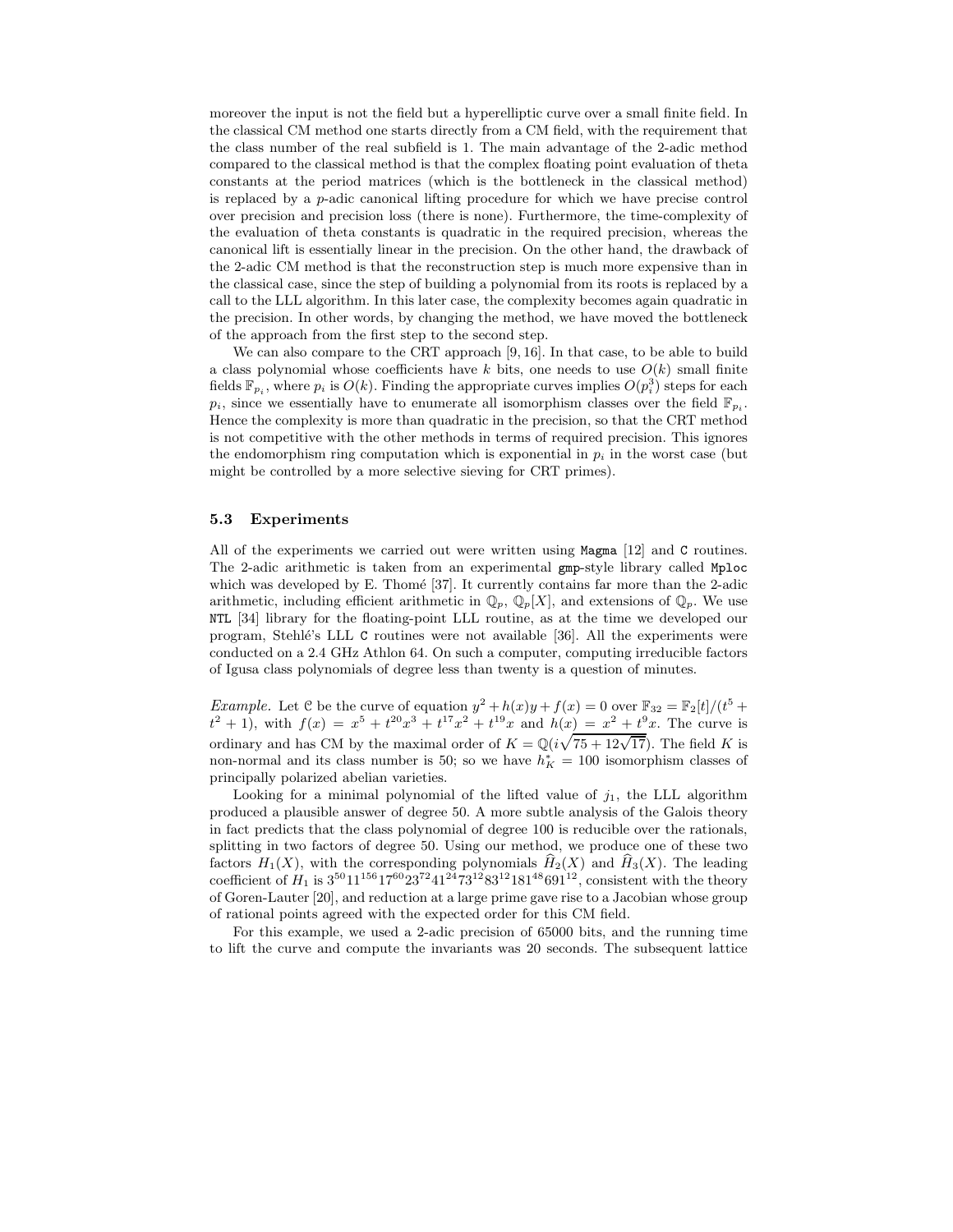reductions took about one day. This confirms that the bottleneck is in the second step, as predicted by the complexity estimates, and suggests that an improved strategy would be to lift additional j-invariants to reduce the size of the lattice in the reduction phase.

### 6 Conclusion and perspectives

This work presents a new p-adic method for building Igusa class polynomials for genus two curves, that can be used to efficiently produce CM curves suitable for cryptography. Our method makes use of p-adic lifting techniques borrowed from point counting algorithms. The algorithm performs well in practice and has allowed us to treat much larger class numbers than previously reported in the literature.

In order to deal with such large degree class polynomials, we were led to introduce a new representation for the ideal of CM points, so that the final step of the CM method — namely reducing the polynomials modulo an appropriate prime p and constructing the corresponding curve equation — no longer requires a combinatorial search for one valid tuple of invariants for each  $h_K^*$ <sup>3</sup> tuple when using class polynomials of degree  $h_K^*$ .

Our work is based on curves of characteristic 2, which places a restriction on which CM fields we can treat. This is analogous to the condition on discriminants treatable by the CM construction in genus 1 using reduced class polynomials in terms of Weber functions. Extending this algorithm to other small characteristics  $p$  would impose an independent condition so that more CM fields could be treated. Such algorithms are the subject of ongoing investigation, motivated by this research.

As the discussion of complexity issues indicates, the different methods for building Igusa class polynomials (complex analytic, p-adic analytic, CRT) all have advantages and limitations. Combining them in order to take advantage of the best of each method is something that should be explored. For example, an algebraic formula for the exact leading coefficient of the Igusa class polynomials (see [20]) would have benefit to a greater or lesser extent in each of these methods. We note that the bottleneck of the classical CM method is the evaluation of theta constants. Recently, Dupont [15] developed new algorithms for this task, yielding a huge performance improvement for the classical CM method. Further investigation of the limiting steps for the classical and p-adic methods will determine in the end which algorithm applies most effectively to a given problem.

### References

- 1. S. Arno, D. H. Bailey, and H. R. P. Ferguson. Analysis of PSLQ, an integer relation finding algorithm. Math. Comp., 68(225):351–369, January 1999.
- 2. R. Avanzi. Aspects of hyperelliptic curves over large prime fields in software implementations, 2003. Preprint (available at http://eprint.iacr.org/2003/253).
- 3. A. Borel, S. Chowla, C. S. Herz, K. Iwasawa, and J.-P. Serre. Seminar on complex multiplication. Number 21 in Lecture Notes in Math. Springer, 1966.
- 4. Z. I. Borevitch and I. R. Shafarevich. Number theory, volume 20 of Pure and Applied Mathematics. Academic Press Inc., New-York, 1966.
- 5. J.-B. Bost and J.-F. Mestre. Moyenne arithmético-géométrique et périodes de courbes de genre 1 et 2. Gaz. Math. Soc. France, 38:36–64, 1988.
- 6. R. Bröker and P. Stevenhagen. Elliptic curves with a given number of points. In D. Buell, editor, ANTS-VI, vol. 3076 of LNCS, pages 117–131. Springer-Verlag, 2004.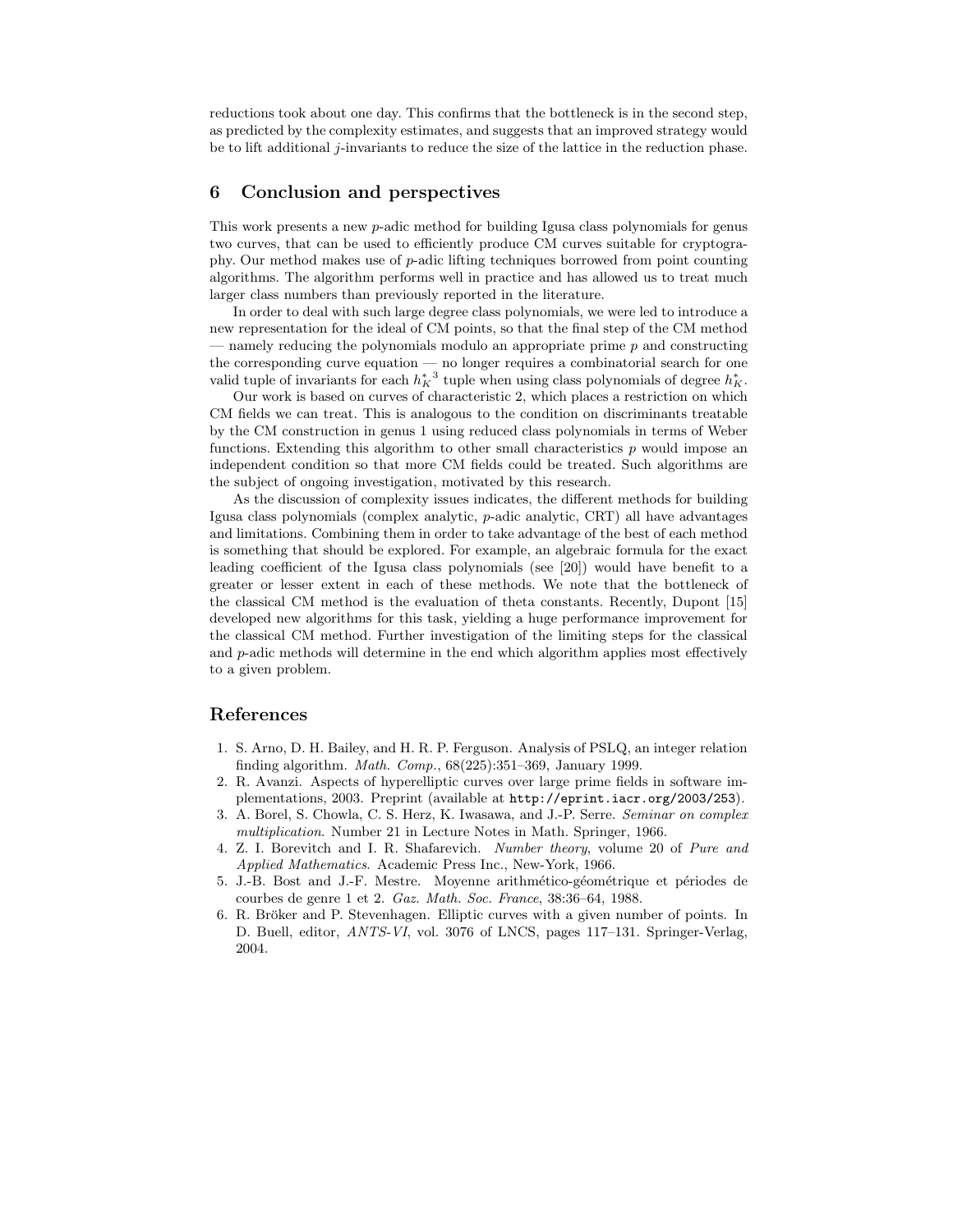- 7. R. M. Bröker. Constructing elliptic curves of prescribed order. PhD thesis, Thomas Stieltjes Institute for Mathematics, 2006.
- 8. R. Carls. A generalized arithmetic geometric mean. PhD thesis, Rijksuniversiteit Groningen, 2004.
- 9. J. Chao, K. Matsuo, H. Kawashiro, and S. Tsujii. Construction of hyperelliptic curves with CM and its application to cryptosystems. In T. Okamoto, editor, ASIACRYPT 2000, vol. 1976 of LNCS, pages 259–273. Springer-Verlag, 2000.
- 10. H. Cohen. A course in algorithmic algebraic number theory, volume 138 of Graduate Texts in Mathematics. Springer–Verlag, 1993. Second corrected printing, 1995.
- 11. H. Cohen and H. W. Lenstra, Jr. Heuristics on class groups of number fields. In Number theory, Noordwijkerhout 1983, volume 1068 of Lecture Notes in Math., pages 33–62. Springer, Berlin, 1984.
- 12. The University of Sydney Computational Algebra Group. Magma online handbook, 2006. http://magma.maths.usyd.edu.au/magma/htmlhelp/MAGMA.htm.
- 13. J.-M. Couveignes and T. Henocq. Action of modular correspondences around CM points. In C. Fieker and D. R. Kohel, editors, ANTS-V, vol. 2369 of LNCS, pages 234–243. Springer-Verlag, 2002.
- 14. M. Deuring. Die Typen der Multiplikatoringe elliptischer Funktionenkörper. Abh. Math. Sem. Hansischen, 14:197–272, 1941.
- 15. R. Dupont. Moyenne arithmético-géométrique, suites de Borchardt et applications. PhD thesis, Ecole polytechnique, 2006.
- 16. K. Eisentrager and K. Lauter. Computing Igusa class polynomials via Chinese Remainder Theorem. Preprint (available at http://arxiv.org/abs/math.NT/ 0405305), 2004.
- 17. P. Gaudry. Fast genus 2 arithmetic based on Theta functions, 2005. Preprint (available at http://eprint.iacr.org/2005/314).
- 18. P. Gaudry and É. Schost. Construction of secure random curves of genus 2 over prime fields. In C. Cachin and J. Camenisch, editors, Eurocrypt 2004, vol. 3027 of LNCS, pages 239–256. Springer–Verlag, 2004.
- 19. E. Z. Goren. On certain reduction problems concerning abelian surfaces. Manuscripta math., 94:33–43, 1997.
- 20. E. Z. Goren and K. Lauter. Class invariants for quartic CM fields. Preprint (available at http://arxiv.org/abs/math.NT/0404378), 2004.
- 21. N. Koblitz. p-adic Numbers, p-adic Analysis and Zeta-Functions, volume 58 of Graduate Texts in Mathematics. Springer–Verlag, 1984.
- 22. T. Lange and M. Stevens. Efficient doubling on genus two curves over binary fields. vol. 3357 of LNCS, pages 170–181. Springer-Verlag, 2005. In H. Handschuhand M.A. Hasan, editors, SAC 2004.
- 23. R. Lercier and D. Lubicz. A quasi quadratic time algorithm for hyperelliptic curve point counting. To appear in J. Ramanujan Math. Soc.
- 24. R. Lercier and E. Riboulet-Deyris. Elliptic curves with complex multiplication. Posting to the Number Theory List, available at http://listserv.nodak.edu/ cgi-bin/wa.exe?A2=ind0401&L=nmbrthry&P=R305, 2004.
- 25. J. Lubin, J.-P. Serre, and J. Tate. Elliptic curves and formal groups. In Lecture notes prepared in connection with the seminars held at the Summer Institute on Algebraic Geometry, Whitney Estate, Woods Hole, Massachusetts, July 6-July 31, 1964, 1964. Scanned copies available at http://www.ma.utexas.edu/users/voloch/lst.html.
- 26. J.-F. Mestre. Algorithmes pour compter des points de courbes en petite caractéristique et en petit genre. Talk given in Rennes in March 2002. Notes written by D. Lubicz.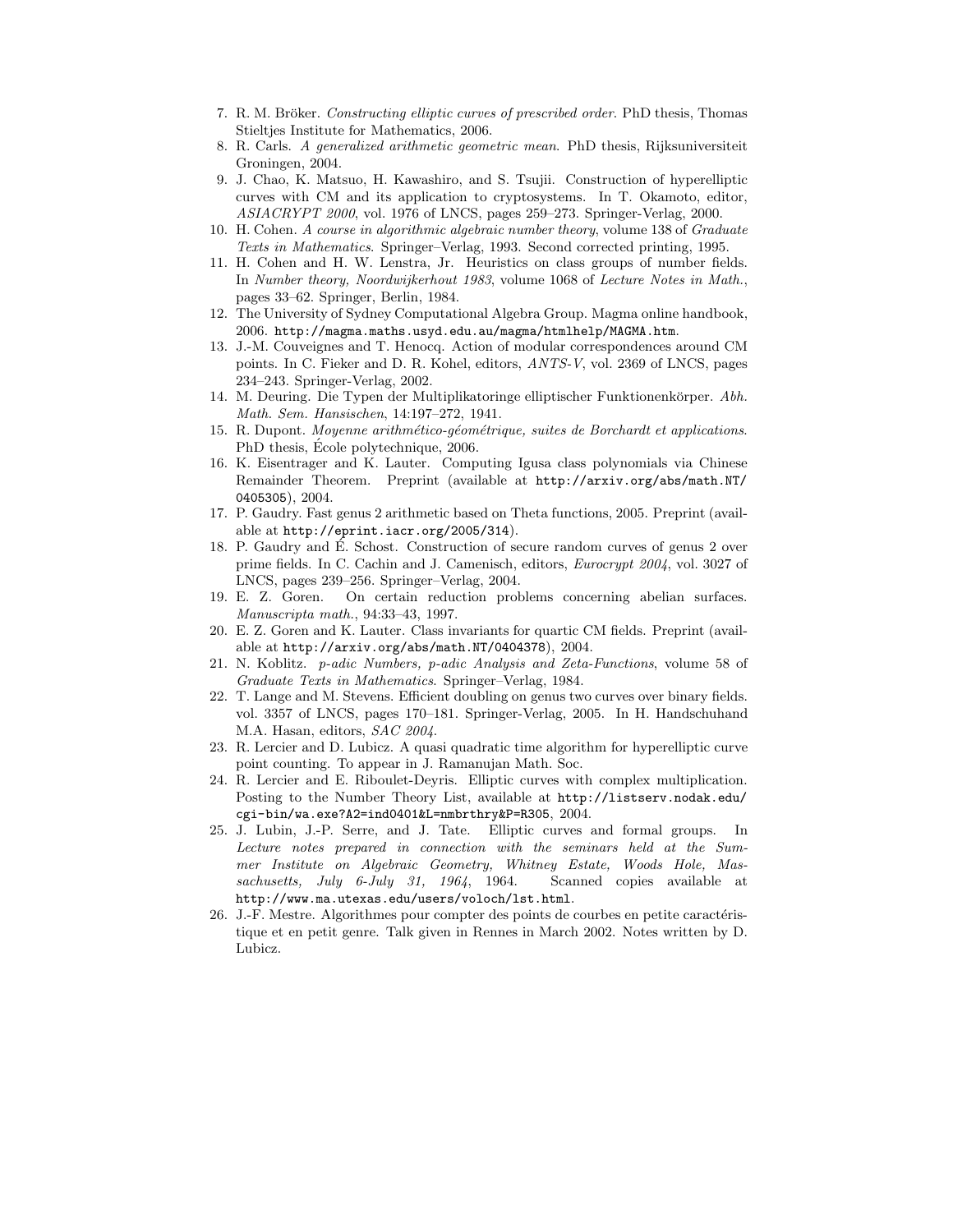- 27. J.-F. Mestre. Utilisation de l'AGM pour le calcul de  $E(F_{2^n})$ . Lettre adressée à Gaudry et Harley, Décembre 2000.
- 28. J.-F. Mestre. Construction de courbes de genre 2 à partir de leurs modules. In T. Mora and C. Traverso, editors, Effective methods in algebraic geometry, vol. 94 of Progr. Math., pages 313–334. Birkhäuser, 1991.
- 29. A. Miyaji, M. Nakabayashi, and S. Takano. New explicit conditions of elliptic curve traces for FR-reduction. IEICE Trans. Fundamentals, E84-A(5), May 2001.
- 30. P. Nguyễn and D. Stehlé. Floating-point LLL revisited. In Eurocrypt 2005, vol. 3494 of LNCS, pages 215–233. Springer–Verlag, 2005.
- 31. J. Pelzl, T. Wollinger, J. Guajardo, and C. Paar. Hyperelliptic curve cryptosystems: Closing the performance gap to elliptic curves. Preprint, 2003.
- 32. Takakazu Satoh. The canonical lift of an ordinary elliptic curve over a finite field and its point counting. J. Ramanujan Math. Soc., 15(4):247–270, 2000.
- 33. G. Shimura. Abelian Varieties with complex multiplication and modular functions. Princeton University Press, revised edition, 1998.
- 34. V. Shoup. NTL: A library for doing number theory. http://www.shoup.net/ntl/.
- 35. A.-M. Spallek. Kurven vom Geschlecht 2 und ihre Anwendung in Public-Key-Kryptosystemen. PhD thesis, Universität Gesamthochschule Essen, July 1994.
- 36. D. Stehl´e. fplll-1.2 a lattice LLL-reduction program, 2006. available at http: //www.loria.fr/~stehle.
- 37. E. Thomé. Multi-Precision for LOCal-fields library, 2006. still under development, see http://www.loria.fr/~thome.
- 38. P. van Wamelen. Examples of genus two CM curves defined over the rationals. Math. Comp., 68(225):307–320, January 1999.
- 39. F. Vercauteren. Computing zeta functions of curves over finite fields. PhD thesis, Katholieke Universiteit Leuven, 2003.
- 40. A. Weng. Konstruktion kryptographisch geeigneter Kurven mit komplexer Multiplikation. PhD thesis, Universität GH Essen, 2001.